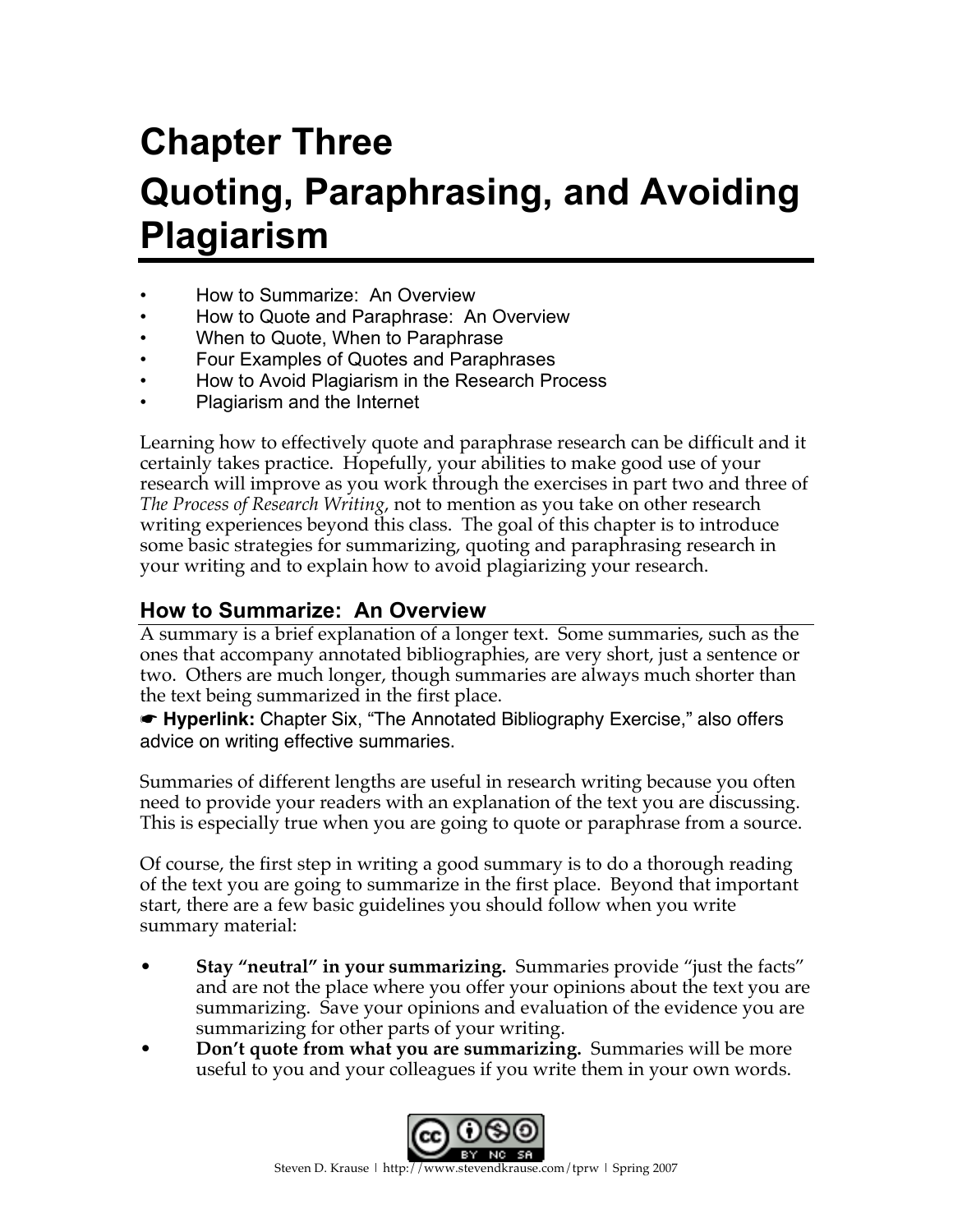• **Don't "cut and paste" from database abstracts.** Many of the periodical indexes that are available as part of your library's computer system include abstracts of articles. Do no "cut" this abstract material and then "paste" it into your own annotated bibliography. For one thing, this is plagiarism. Second, "cutting and pasting" from the abstract defeats one of the purposes of writing summaries and creating an annotated bibliography in the first place, which is to help you understand and explain your research.

☛ **Hyperlink:** For more advice on close reading, see the section called "Starting With a Close Reading" in Chapter Seven, "The Critique Writing Exercise."

## **How to Quote and Paraphrase: An Overview**

Writers quote and paraphrase from research in order to support their points and to persuade their readers. A quote or a paraphrase from a piece of evidence in support of a point answers the reader's question, "says who?"

This is especially true in academic writing since scholarly readers are most persuaded by effective research and evidence. For example, readers of an article about a new cancer medication published in a medical journal will be most interested in the scholar's research and statistics that demonstrate the effectiveness of the treatment. Conversely, they will not be as persuaded by emotional stories from individual patients about how a new cancer medication improved the quality of their lives. While this appeal to emotion can be effective and is common in popular sources, these individual anecdotes do not carry the same sort of "scholarly" or scientific value as well-reasoned research and evidence.

Of course, your instructor is not expecting you to be an expert on the topic of your research paper. While you might conduct some primary research, it's a good bet that you'll be relying on secondary sources such as books, articles, and Web sites to inform and persuade your readers. You'll present this research to your readers in the form of quotes and paraphrases.

A "quote" is a direct restatement of the exact words from the original source. The general rule of thumb is any time you use three or more words as they appeared in the original source, you should treat it as a quote. A "paraphrase" is a restatement of the information or point of the original source in your own words.

While quotes and paraphrases are different and should be used in different ways in your research writing (as the examples in this section suggest), they do have a number of things in common. Both quotes and paraphrases should:

be "introduced" to the reader, particularly the first time you mention a source;

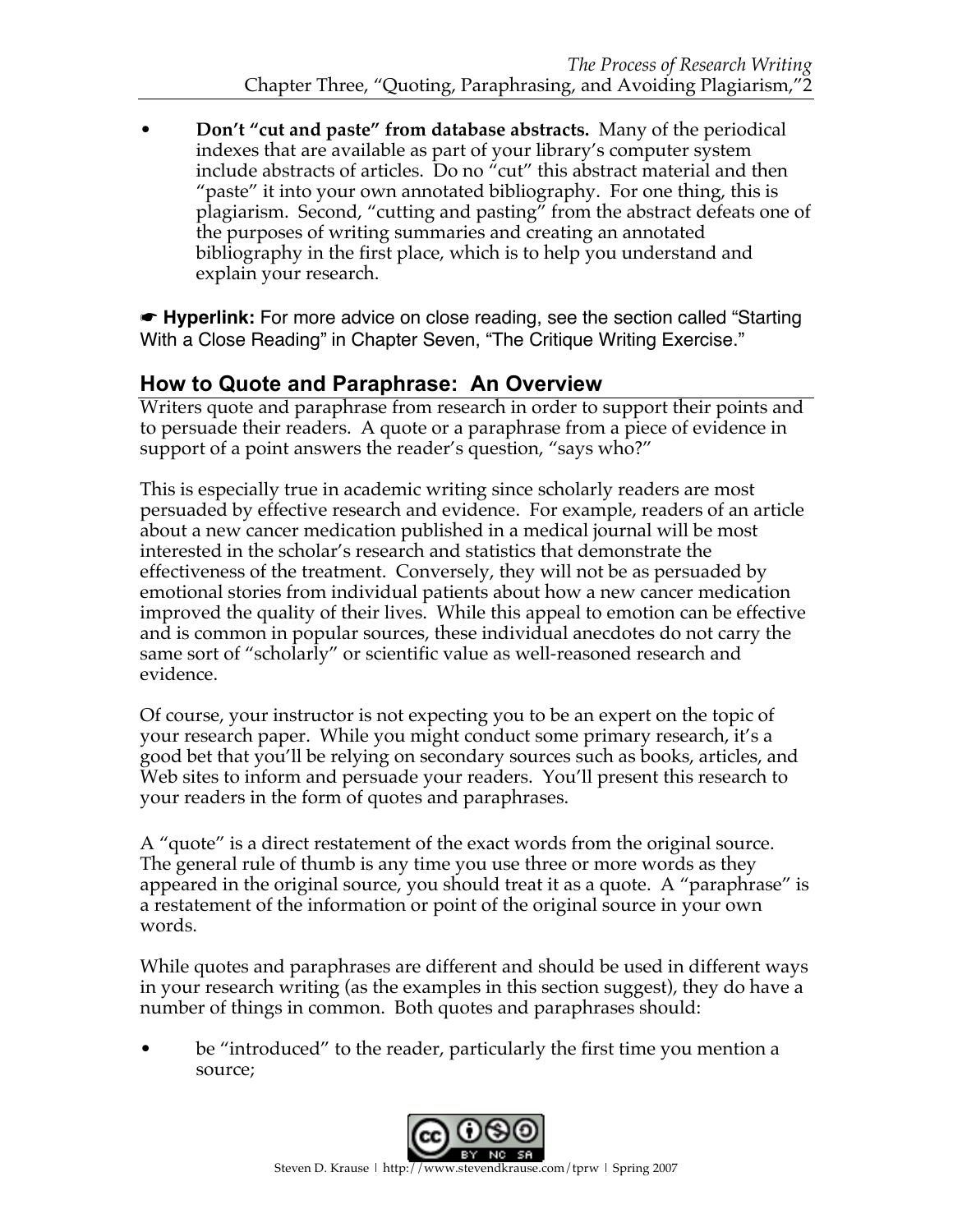- include an explanation of the evidence which explains to the reader why you think the evidence is important, especially if it is not apparent from the context of the quote or paraphrase; and
- include a proper citation of the source.

The method you should follow to properly quote or paraphrase depends on the style guide you are following in your academic writing. The two most common style guides used in academic writing are the Modern Language Association (MLA), and the American Psychological Association (APA). I discuss both of these different style guides in some detail in the Appendix of this book. Your instructor will probably assign one of these styles before you begin working on your project, however, if he/she doesn't mention this, be sure to ask.

# **When to Quote, When to Paraphrase**

The real "art" to research writing is using quotes and paraphrases from evidence effectively in order to support your point. There are certain "rules," dictated by the rules of style you are following, such as the ones presented by the MLA or the ones presented by the APA. There are certain "guidelines" and suggestions, like the ones I offer in the previous section and the ones you will learn from your teacher and colleagues.

But when all is said and done, the question of when to quote and when to paraphrase depends a great deal on the specific context of the writing and the effect you are trying to achieve. Learning the best times to quote and paraphrase takes practice and experience.

In general, **it is best to use a quote when:**

• **The exact words of your source are important for the point you are trying to make.** This is especially true if you are quoting technical language, terms, or very specific word choices.

• **You want to highlight your** *agreement* **with the author's words.** If you agree with the point the author of the evidence makes and you like their exact words, use them as a quote.

• **You want to highlight your** *disagreement* **with the author's words.** In other words, you may sometimes want to use a direct quote to indicate exactly what it is you disagree about. This might be particularly true when you are considering the antithetical positions in your research writing projects.

In general, **it is best to paraphrase when:**

• **There is no good reason to use a quote to refer to your evidence.** If the author's exact words are not especially important to the point you are trying to make, you are usually better off paraphrasing the evidence.

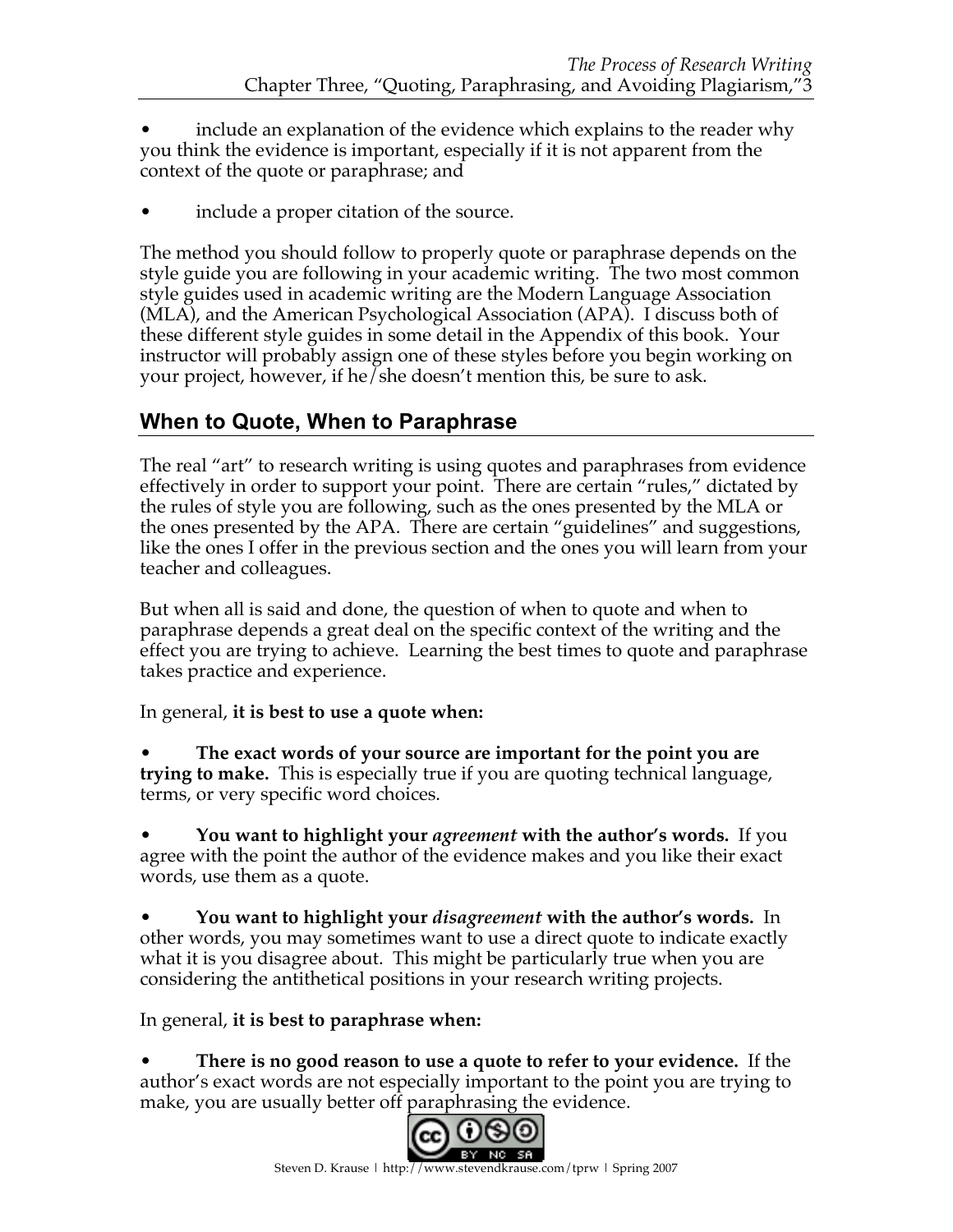• **You are trying to explain a particular a piece of evidence in order to explain or interpret it in more detail.** This might be particularly true in writing projects like critiques.

• **You need to balance a direct quote in your writing.** You need to be careful about directly quoting your research *too* much because it can sometimes make for awkward and difficult to read prose. So, one of the reasons to use a paraphrase instead of a quote is to create balance within your writing.

#### **Tips for Quoting and Paraphrasing**

- **Introduce** your quotes and paraphrases to your reader, especially on first reference.
- **Explain** the significance of the quote or paraphrase to your reader.
- **Cite** your quote or paraphrase properly according to the rules of style you are following in your essay.
- **Quote when** the exact words are important, when you want to highlight your agreement or your disagreement.
- **Paraphrase when** the exact words aren't important, when you want to explain the point of your evidence, or when you need to balance the direct quotes in your writing.

## **Four Examples of Quotes and Paraphrases**

Here are four examples of what I mean about properly quoting and paraphrasing evidence in your research essays. In each case, I begin with a **BAD** example, or the way **NOT** to quote or paraphrase.

#### **Quoting in MLA Style**

Here's the first **BAD** example, where the writer is trying to follow the rules of MLA style:

There are many positive effects for advertising prescription drugs on television. "African-American physicians regard direct-to-consumer advertising of prescription medicines as one way to educate minority patients about needed treatment and healthcare options" (Wechsler, Internet).

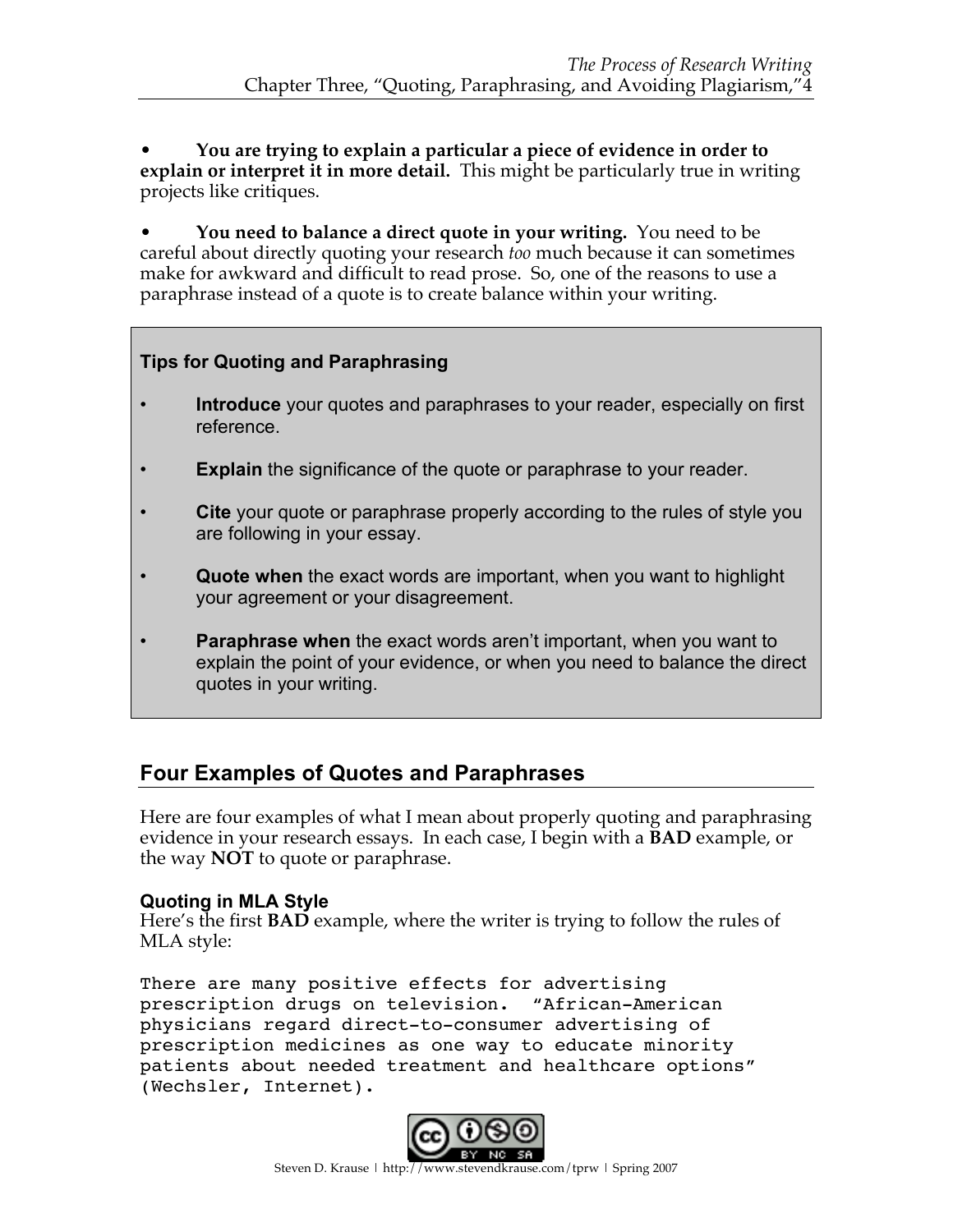This is a potentially good piece of information to support a research writer's claim, but the researcher hasn't done any of the necessary work to explain where this quote comes from or to explain why it is important for supporting her point. Rather, she has simply "dropped in" the quote, leaving the interpretation of its significance up to the reader.

Now consider this revised **GOOD** (or at least **BETTER**) example of how this quote might be better introduced into the essay:

In her Pharmaceutical Executive article available through the Wilson Select Internet database, Jill Wechsler writes about one of the positive effects of advertising prescription drugs on television. "African-American physicians regard direct-to-consumer advertising of prescription medicines as one way to educate minority patients about needed treatment and healthcare options."

In this revision, it's much more clear what point the writer is trying to make with this evidence and where this evidence comes from.

In this particular example, the passage is from a traditional print journal called *Pharmaceutical Executive.* However, the writer needs to indicate that she actually found and read this article through Wilson Select, an Internet database which reproduces the "full text" of articles from periodicals without any graphics, charts, or page numbers.

When you use a direct quote in your research, you need to the indicate page number of that direct quote or you need to indicate that the evidence has no specific page numbers. While it can be a bit awkward to indicate within the text how the writer found this information if it's from the Internet, it's important to do so on the first reference of a piece of evidence in your writing. On references to this piece of evidence after the first reference, you can use just the last name of the writer. For example:

Wechsler also reports on the positive effects of advertising prescription drugs on television. She writes...

#### **Paraphrasing in MLA Style**

In this example, the writer is using MLA style to write a research essay for a Literature class. Here is a **BAD** example of a paraphrase:

While Gatsby is deeply in love with Daisy in *The Great* Gatsby, his love for her is indistinguishable from his love of his possessions (Callahan).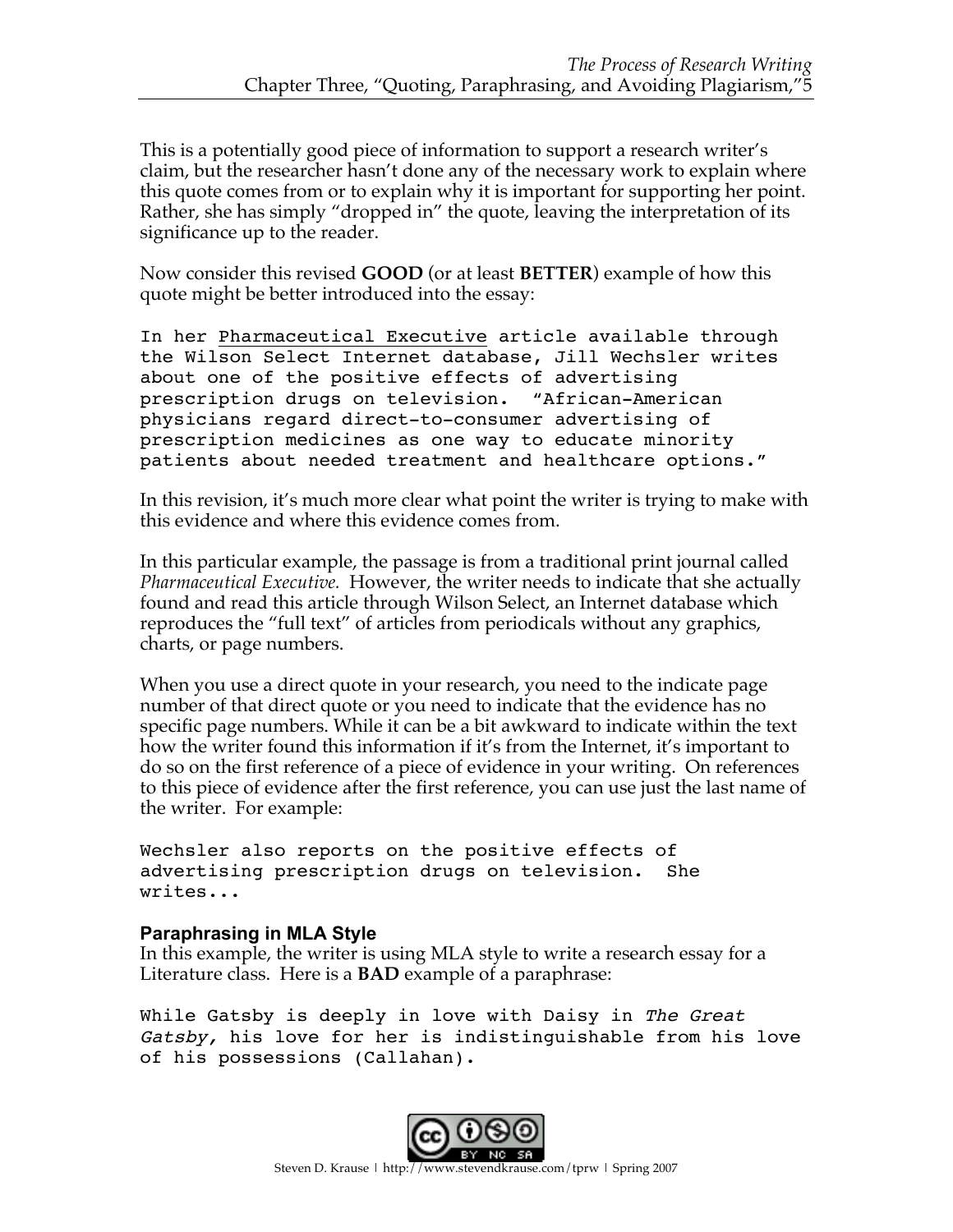There are two problems with this paraphrase. First, if this is the first or only reference to this particular piece of evidence in the research essay, the writer should include more information about the source of this paraphrase in order to properly introduce it. Second, this paraphrase is actually not of the *entire* article but rather of a specific passage. The writer has neglected to note the page number within the parenthetical citation.

A **GOOD** or at least **BETTER** revision of this paraphrase might look like this:

John F. Callahan suggests in his article "F. Scott Fitzgerald's Evolving American Dream" that while Gatsby is deeply in love with Daisy in The Great Gatsby, his love for her is indistinguishable from his love of his possessions (381).

By incorporating the name of the author of the evidence the research writer is referring to here, the source of this paraphrase is now clear to the reader. Furthermore, because there is a page number at the end of this sentence, the reader understands that this passage is a paraphrase of a particular part of Callahan's essay and *not* a summary of the entire essay. Again, if the research writer had introduced this source to his readers earlier, he could have started with a phrase like "Callahan suggests..." and then continued on with his paraphrase.

If the research writer were offering a brief summary of the entire essay following MLA style, he wouldn't include a page number in parentheses. For example:

John F. Callahan's article "F. Scott Fitzgerald's Evolving American Dream" examines Fitzgerald's fascination with the elusiveness of the American Dream in the novels The Great Gatsby, Tender is the Night, and The Last Tycoon.

#### **Quoting in APA Style**

Consider this **BAD** example in APA style, of what **NOT** to do when quoting evidence:

"If the U.S. scallop fishery were a business, its management would surely be fired, because its revenues could readily be increased by at least 50 percent while its costs were being reduced by an equal percentage." (Repetto, 2001, p. 84).

Again, this is a potentially valuable piece of evidence, but it simply isn't clear what point the research writer is trying to make with it. Further, it doesn't follow the preferred method of citation with APA style.

Here is a revision that is a **GOOD** or at least **BETTER** example:

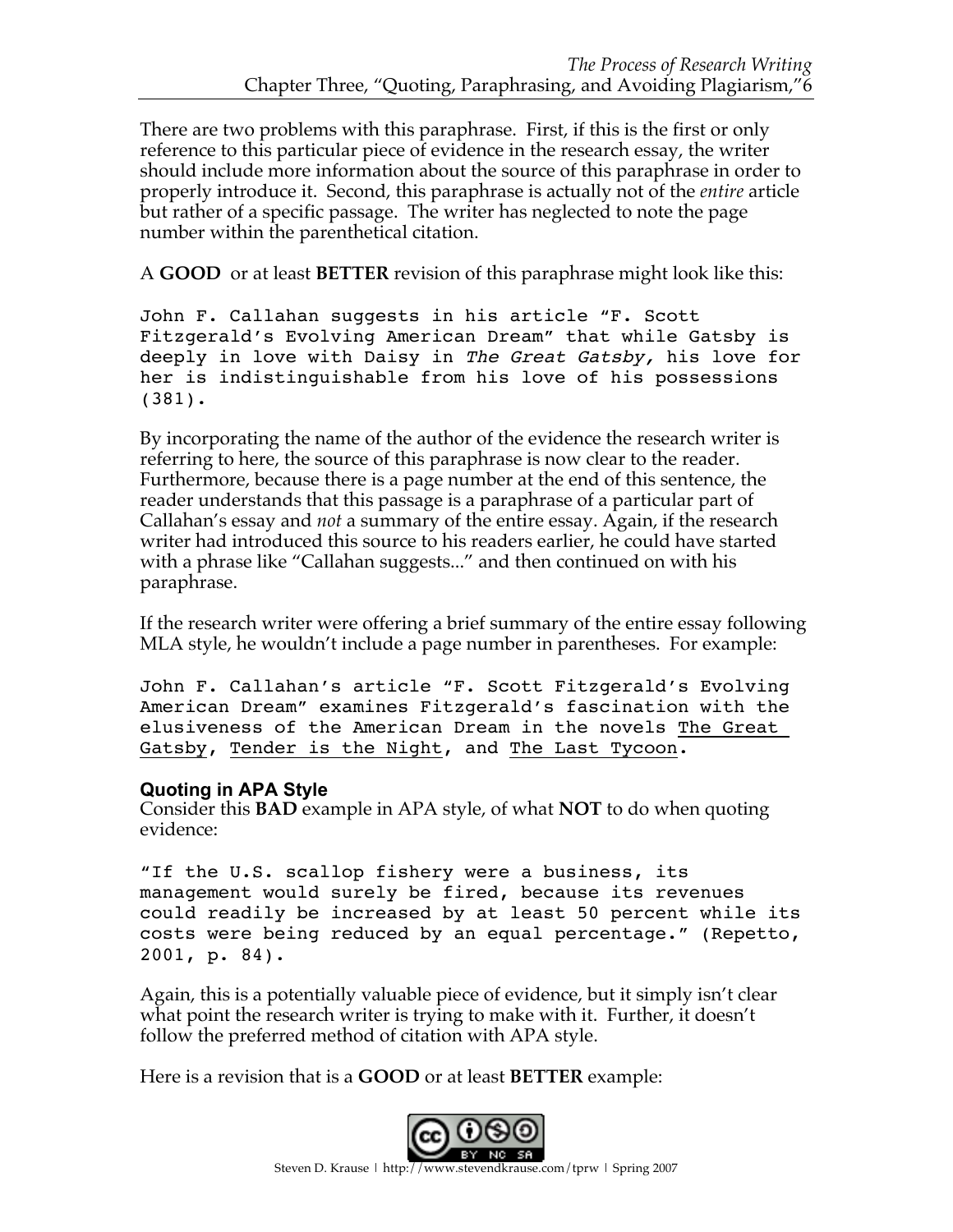Repetto (2001) concludes that in the case of the scallop industry, those running the industry should be held responsible for not considering methods that would curtail the problems of over-fishing. "If the U.S. scallop fishery were a business, its management would surely be fired, because its revenues could readily be increased by at least 50 percent while its costs were being reduced by an equal percentage" (p. 84).

This revision is improved because the research writer has introduced and explained the point of the evidence with the addition of a clarifying sentence. It also follows the rules of APA style. Generally, APA style prefers that the research writer refer to the author only by last name followed immediately by the year of publication. Whenever possible, you should begin your citation with the author's last name and the year of publication, and, in the case of a direct quote like this passage, the page number (including the "p.") in parentheses at the end.

#### **Paraphrasing in MLA Style**

Paraphrasing in APA style is slightly different from MLA style as well. Consider first this **BAD** example of what **NOT** to do in paraphrasing from a source in APA style:

Computer criminals have lots of ways to get away with credit card fraud (Cameron, 2002).

The main problem with this paraphrase is there isn't enough here to adequately explain to the reader what the point of the evidence really is. Remember: your readers have no way of automatically knowing why you as a research writer think that a particular piece of evidence is useful in supporting your point. This is why it is key that you introduce and explain your evidence.

Here is a revision that is **GOOD** or at least **BETTER:**

Cameron (2002) points out that computer criminals intent on committing credit card fraud are able to take advantage of the fact that there aren't enough officials working to enforce computer crimes. Criminals are also able to use the technology to their advantage by communicating via email and chat rooms with other criminals.

Again, this revision is better because the additional information introduces and explains the point of the evidence. In this particular example, the author's name is also incorporated into the explanation of the evidence as well. In APA, it is preferable to weave in the author's name into your essay, usually at the beginning of a sentence. However, it would also have been acceptable to end an improved paraphrase with just the author's last name and the date of publication in parentheses.

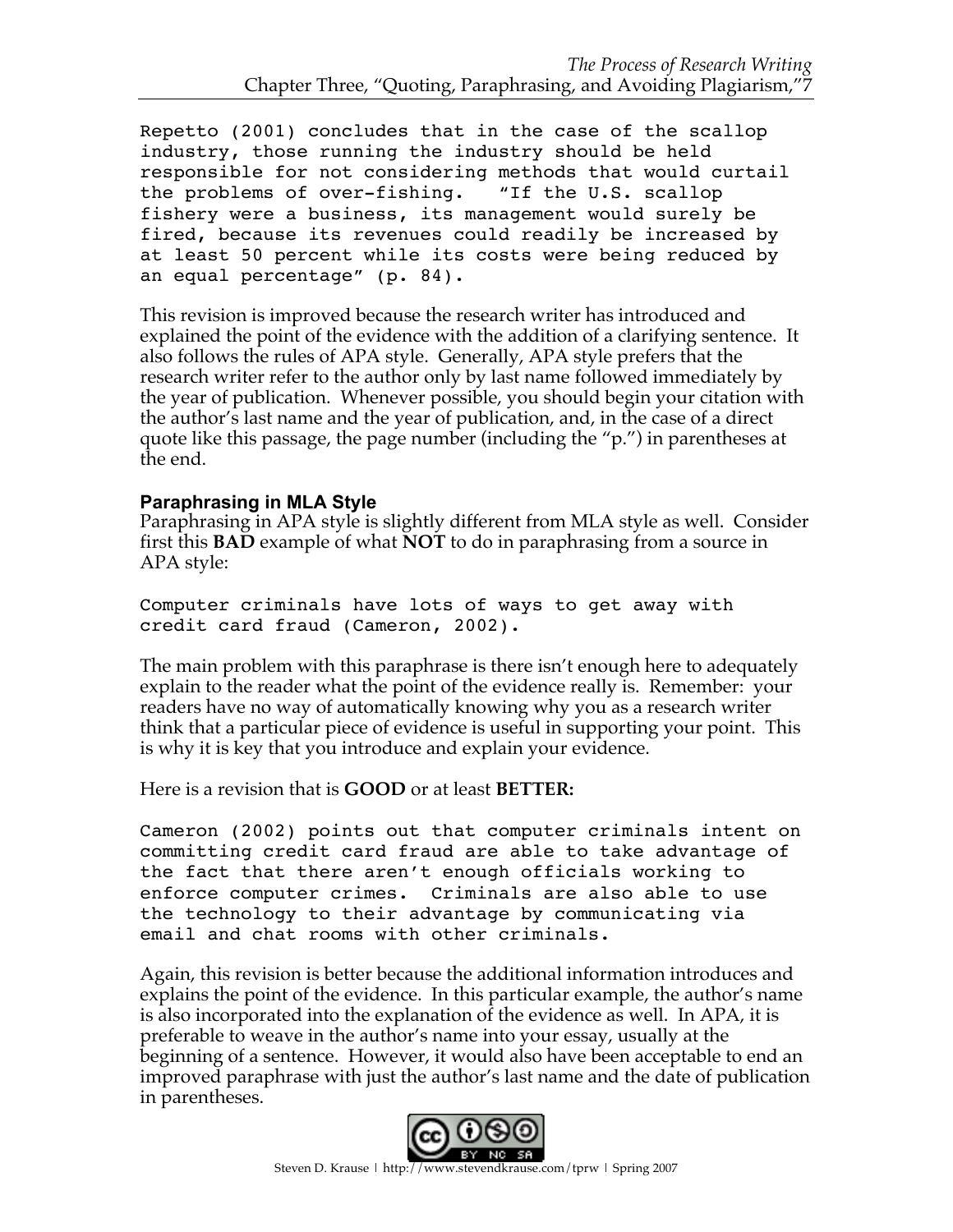## **How to Avoid Plagiarism in the Research Process**

Plagiarism is the unauthorized or uncredited use of the writings or ideas of another in your writing. While it might not be as tangible as auto theft or burglary, plagiarism is still a form of theft.

In the academic world, plagiarism is a serious matter because ideas in the forms of research, creative work, and original thought are highly valued. Chances are, your school has strict rules about what happens when someone is caught plagiarizing. The penalty for plagiarism is severe, everything from a failing grade for the plagiarized work, a failing grade for the class, or expulsion from the institution.

You might not be aware that plagiarism can take several different forms. The most well known, **purposeful plagiarism** , is handing in an essay written by someone else and representing it as your own, copying your essay word for word from a magazine or journal, or downloading an essay from the Internet.

A much more common and less understood phenomenon is what I call **accidental plagiarism.** Accidental plagiarism is the result of improperly paraphrasing, summarizing, quoting, or citing your evidence in your academic writing. Generally, writers accidentally plagiarize because they simply don't know or they fail to follow the rules for giving credit to the ideas of others in their writing.

Both purposeful and accidental plagiarism are wrong, against the rules, and can result in harsh punishments. Ignoring or not knowing the rules of how to not plagiarize and properly cite evidence might be an *explanation,* but it is not an *excuse.*

To exemplify what I'm getting at, consider the examples below that use quotations and paraphrases from this brief passage:

Those who denounce cyberculture today strangely resemble those who criticized rock music during the fifties and sixties. Rock started out as an Anglo-American phenomenon and has become an industry. Nonetheless, it was able to capture the hopes of young people around the world and provided enjoyment to those of us who listened to or played rock. Sixties pop was the conscience of one or two generations that helped bring the war in Vietnam to a close. Obviously, neither rock nor pop has solved global poverty or hunger. But is this a reason to be "against" them? (ix).

And just to make it clear that *I'm* not plagiarizing this passage, here is the citation in MLA style: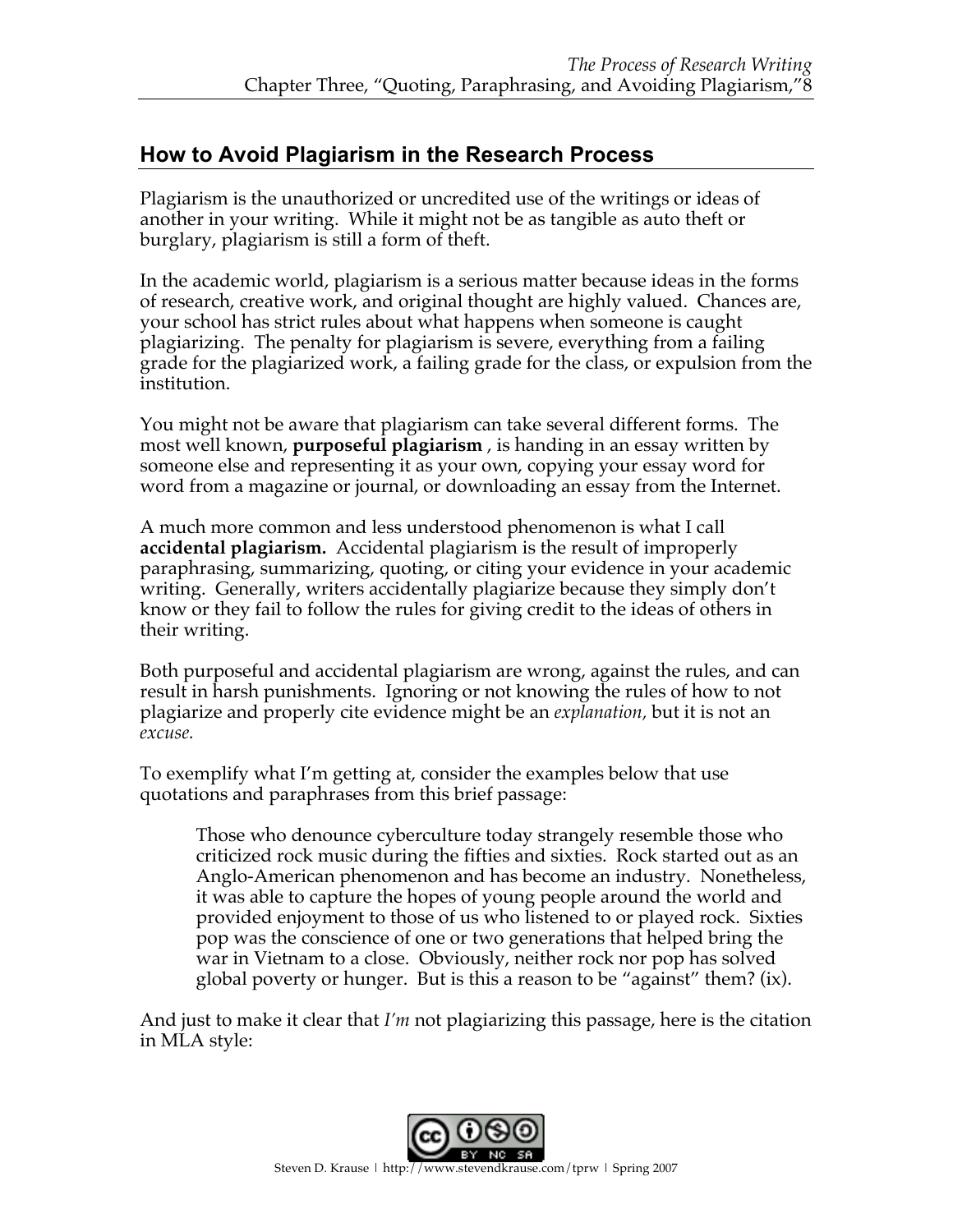Lévy, Pierre. Cyberculture. Trans. Robert Bononno. Minneapolis: U of

Minnesota P, 2001.

Here's an obvious example of plagiarism:

Those who denounce cyberculture today strangely resemble those who criticized rock music during the fifties and sixties.

In this case, the writer has literally taken one of Lévy's sentences and represented it as her own. That's clearly against the rules.

Here's another example of plagiarism, perhaps less obvious:

The same kind of people who criticize cyberculture are the same kind of people who criticized rock and roll music back in the fifties and sixties. But both cyberculture and rock music inspire and entertain young people.

While these aren't Lévy's exact words, they are certainly close enough to constitute a form of plagiarism. And again, even though you might think that this is a "lesser" form of plagiarism, it's still plagiarism.

Both of these passages can easily be corrected to make them acceptable quotations or paraphrases.

**In the introduction of his book Cyberculture, Pierre Lévy observes that "**Those who denounce cyberculture today strangely resemble those who criticized rock music during the fifties and sixties**" (ix).**

**Pierre Lévy suggests** that the same kind of people who criticize cyberculture are the same kind of people who criticized rock and roll music back in the fifties and sixties. But both cyberculture and rock music inspire and entertain young people **(ix).**

Note that changing these passages from examples of plagiarism to acceptable examples of a quotation and a paraphrase is extremely easy: properly cite your sources.

This leads to the "golden rule" of avoiding plagiarism: